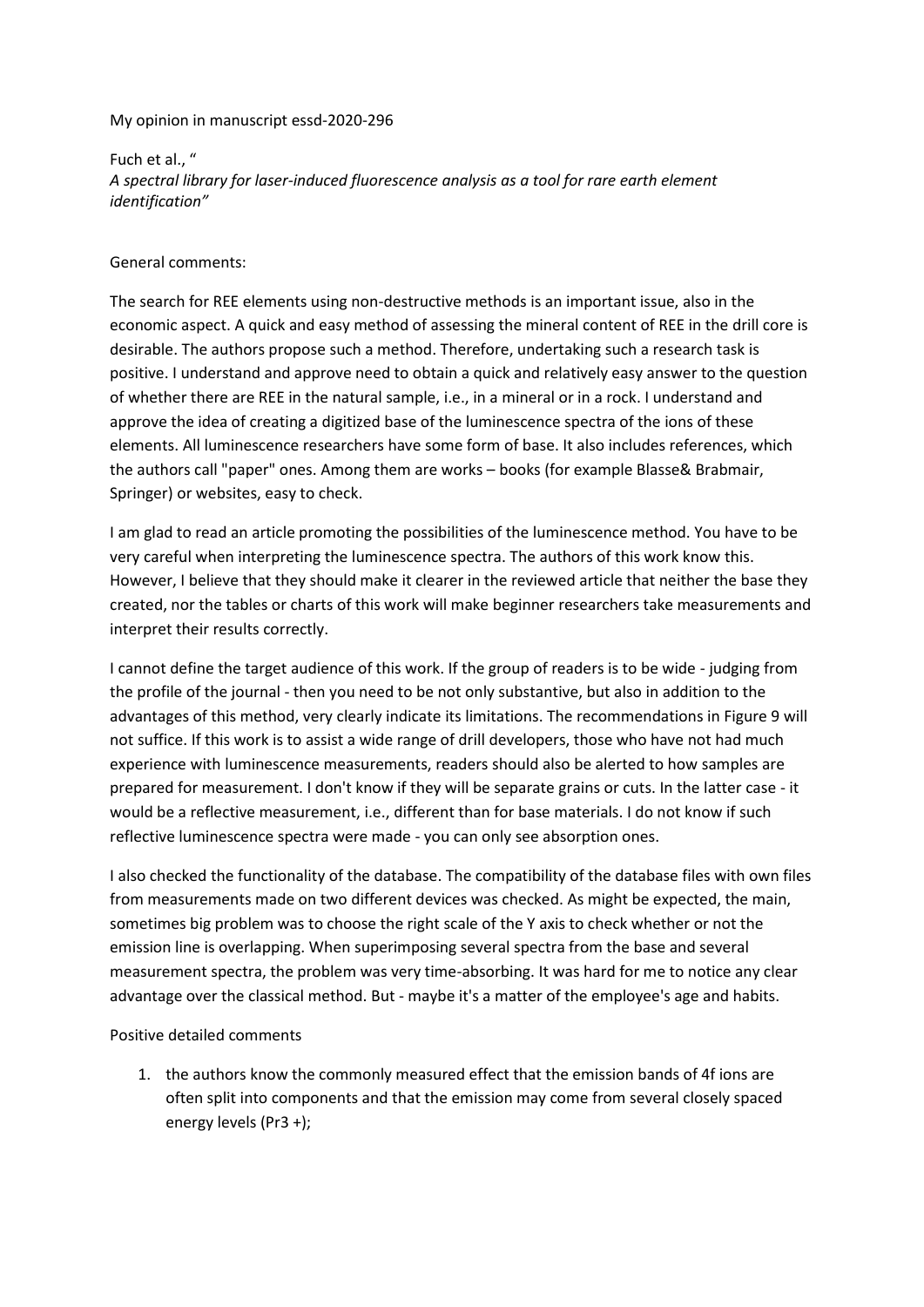- 2. the measurements that have been taken are summarized in the figures 3-7 and in Tables 1-4, in particular in Figure 9, is a summary for workers who are starting their research on lanthanide luminescence;
- 3. the spectra (files) are available through reference *Fuchs et al., 2020* as .txt files, privately, I do not like such files, but they can be used. Used and compared with own data.
- 4. the reviewed study indicates to the future researcher many cases that require additional research - e.g. the presence of  $Sm(3+)$  beside to  $Eu(3+)$ , and  $Pr(3+)$  beside to  $Sm(3+)$ . It has rightly been noted that the 611nm -615nm line from Eu(3+) may be missed if Sm3 + is also present in the sample. However, the excitation spectra of the two ions differ, so it should be recommended to perform them;
- 5. the proposed set of measured spectra may be applicable and helpful, but be aware of its limitations.

Some critical remarks:

- 1. In my opinion, the material prepared as in the reviewed article cannot be called "the base".
- 2. The Authors' results allow only a fairly approximate verification of the presence of these ions in the tested sample.
- 3. Only 3+ ions were tested, but what about the ubiquitous Eu2+? between Ce(3+) and Eu(2+) there is often an energy transfer and the band from Eu(2+), very often in 415-460 nm range, is more intense than from Ce?
- 4. The photoluminescence spectrum of the tested sample will show the presence of the center, in this case the 4f<sup>n</sup> ion, when it is excited to glow with the appropriate energy. In the case of this article - a laser line of the appropriate length. This is a basic and known fact. What is shown in Figures 3-8 and in Tables 2, 3, 4, is commonly known from the "paper" literature, the references that the authors of this work wish to escape from.
- 5. The measurements were made for standards of only one lanthanide phosphate. And yet, the presence of several lanthanide ion together in minerals, as is usual, may cause problems in their unambiguous identification. In my opinion, the automation of digitized measurements proposed by the authors may lead to numerous errors. It must be remembered that the 4f ions that appear next to each other can transmit the emitted energy (energy transfer effect), in a sense obscure each other. In this situation, it is of great help to perform excitation measurements for individual emission lines. This problem was mentioned in the reviewed work quite briefly, and it is very complex. Even the measurements shown in Fig. 8 show how much excitement measurements are needed. For this reason, the spectra in the earlier Figures 3-7 and Tables 2-4 cannot be considered sufficient for the correct / final identification of the 4f ions. Measurements made for excitation with 3 laser lines can actually be very helpful in checking the presence of some lanthanide ions in the tested sample, but in my opinion, they will not replace the full / fuller spectroscopic characteristics of the test object. Although the wavelength of emission lines of RE ions, apart from Eu(2+) and Ce(3+), weakly depend on the strength of the crystal field, their exact value sometimes changes depending on the matrix. An example is Yb (3+) - see literature and figure at the bottom of the review. One can therefore overlook one ion, especially when it is present in the sample in small amounts alongside another one with more intense luminescence. Moreover, the intensity of some Eu(3+) transitions depend on the site symmetry and could be very weak.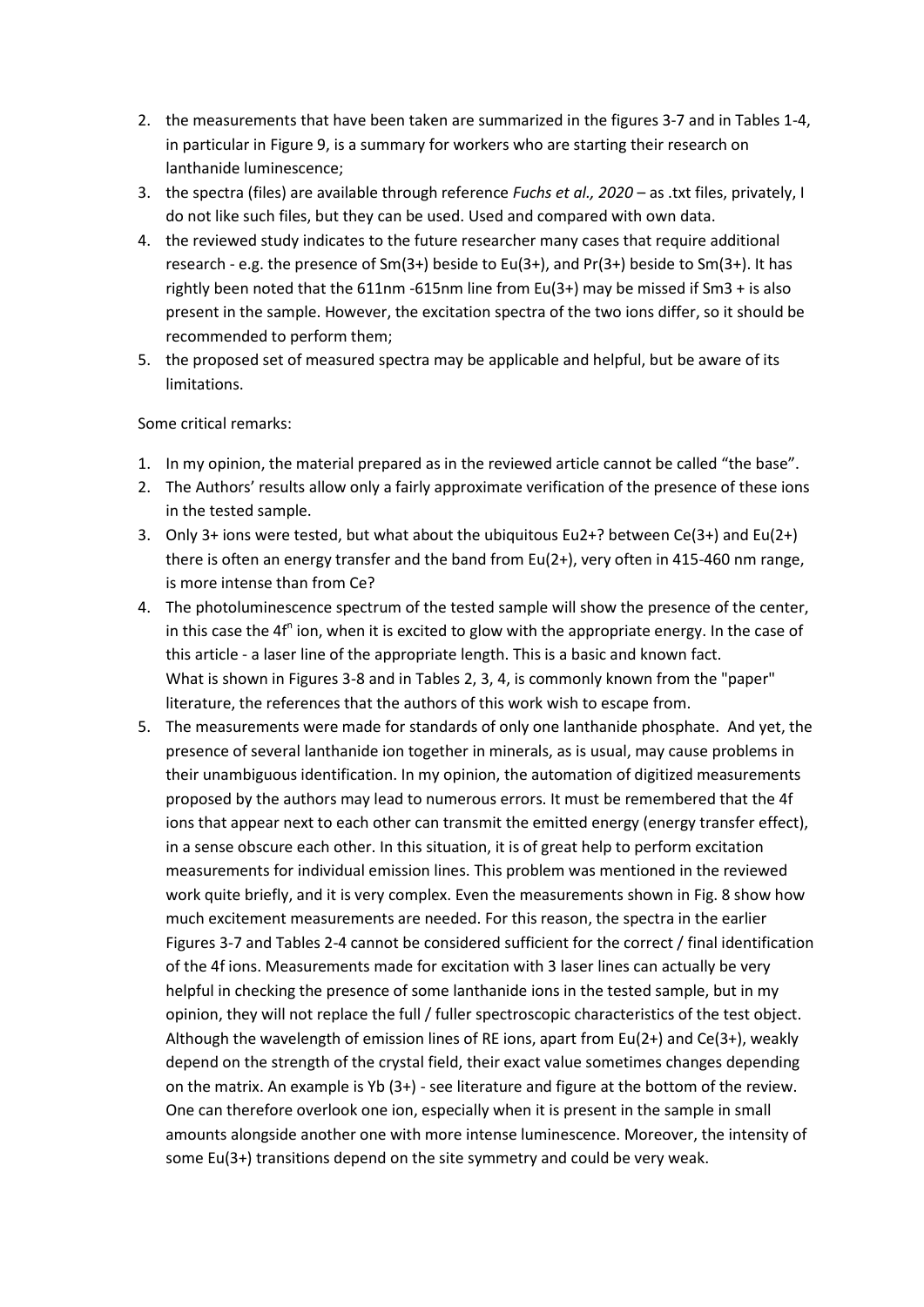- 6. The luminescence efficiency of individual ions in the same matrix is different. Comparing the spectra on an arbitrary scale may introduce the (younger) researcher to erroneous conclusions. For example, for the excitation of 323 nm and 1: 1 proportion of Dy and Eu (0.1%) in the phosphate glass, the emission bands from Dy are much stronger than the Eu (3+) bands; actually, a very weak band at 611 nm is visible. Using only the 325 nm laser excitation, it cannot be concluded that Eu (3+) is present in the tested sample.
- 7. There is no indication of the detection limit of the ion; this can be checked in previously published (paper) articles, for example for phosphate glasses subsidized with 4f ions.
- 8. The results and "base" can certainly be treated as an auxiliary statement.
- 9. Of course, authors can only measure the available laser lines. Therefore, for precise identification tests, I will recommend other measurements, as in the reference Czaja et al., (2013) Journal of Mineralogical and Petrological Sciences, 108, 47-54, [https://doi.org/10.2456/jmps.111229.](https://doi.org/10.2456/jmps.111229)

Some minor / detailed comments:

- 1. Line 170: I do not know the mineral for which Ce(3+) emission band has been measured at 540 nm . I purpose to delete this value. The Ce (3+) is of great economic importance. Perhaps it should be written a little more clearly that the position of the emission band of this may change depending on the material / mineral in which it occurs.
- 2. Line 250-255: Sm(2+) luminescence is measured ONLY at low temperature (see, for example Gaft et al., 2005 page 142)
- 3. The  $4f^n$  ions often substitute for Ca (2+). However, Mn2 + is quite common in Ca minerals, so in the measured spectra gives an intense emission band, from about 600-700 nm. It often obscures emissions from Sm(3+), Eu(3+) and Pr(3+). So - how to get out of such a situation? In many minerals containing 4f<sup>n</sup> ions, luminescence can be caused by other centers, not only Mn(2+), also anions of WO<sub>4</sub> MoO<sub>4</sub> CrO<sub>4</sub>, TiO<sub>6</sub> complexes, defective oxygen and others. The emission from these ions may obscure the emission from the lanthanides.
- 4. The excitation band at 442 nm is favored primarily for Pr(3+), and to some extent also for Sm (3+). In order to distinguish between these ions, it is more advantageous to use different excitation wavelengths, also, by the way, not to lose Eu(3+). However, I am not sure if this line efficiently excites Er(3+) (Fig. 6 and Table 3). According to my (and other reference) data, the emission intensity of Er(3+) is more than 3 times weaker for this excitation, compared to the excitation of 377 nm.
- 5. Please explain why in figure 9 it is indicated that the distinct emission bands from Eu (3+) were measured at each of the 3 excitation lines? earlier figures/tables do not confirm this.
	- 6. Fig. 11 I believe that the bands marked in yellow and with a question mark are surely the bands from Sm3 +; in my opinion, the question mark can be removed.